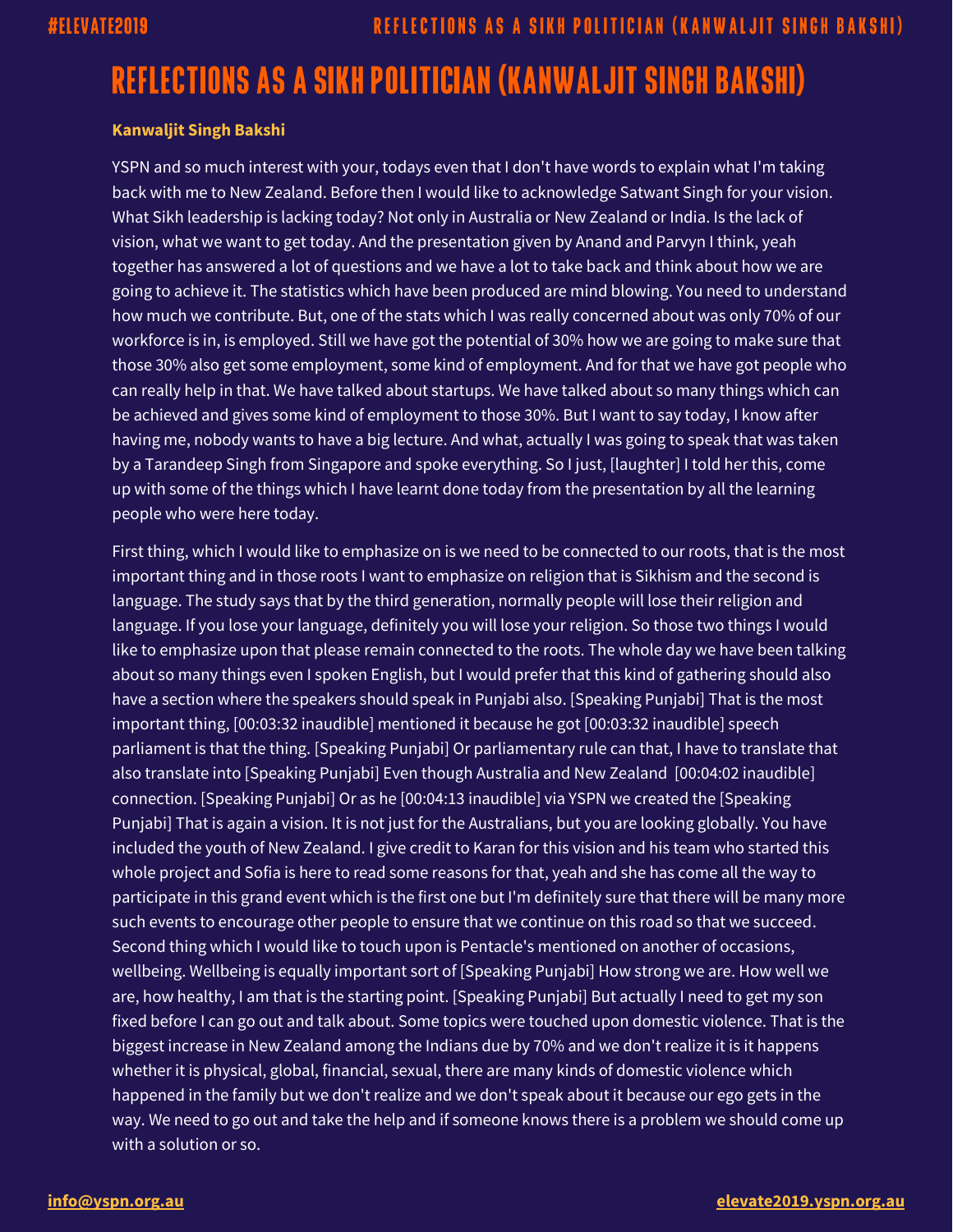That is the second point which I want to touch upon is that the building is very important of us training is a, once again I would like to quote in the GCG you mentioned that the biggest space has been allocated for the sick community in Singapore to put up a old age home. That is another challenge we have aging population whether it is India, Australia and New Zealand. That is another challenge which we have to start looking at that how we are going to address. Our population is aging and we have to make sure that we look after our elders, grandfathers, grandmothers, how we are going to make sure they are well and safe wherever they are. Another thing which I would like to touch upon is when I talk about the grassroots that we have to connect to the good ones. Guru Bani is big source of encouragement and guidance, [00:07:46 inaudible] I remember I was talking to one as a historian in India and he said that the time and lifespan was reducing and Guru Sahib saw that people can't refer to the Vedas and all those things because the lifespan is so short. That's why Sri Guru Granth Sahib was compiled, fourteen hundred and thirty pages. You can go through the whole group [00:08:28 inaudible] if you do a size part within a year you can complete the whole process. And group and time is just of all those readers. And of those fourteen hundred and thirty pages we have bought Jyotishya. Jyotishya has got everything whatever you want to think about, what to answer just refer to Jyotishya. And a request if you don't do at least do, do one part ofJyotishya everyday and you will find a lot of answers to the problems. We were talking about the problems and Jyotishya has got a lot of answers to those problems. Then when we talk about our religion language, we also should consider our legacy what are Gurus have done in their lifetime what they have achieved. We are sons and daughters of Guru Nanak Dev Ji, tell Guru Nanak Ji. Every Guru gave us a message. People were talking about the women's right in this age, but Guru Nanak Dev Ji talked about that five hundred years ago. He gave the respect the woman deserved five hundred years ago. Red Cross was established in 1900s by [00:10:13 inaudible] was there three hundred years ago. Sikhism is the youngest religion in the world and has got answers to every question. Just think about it for example. [inaudible] I have given you the respect to the women and the Red Cross where did that three hundred years ago, five hundred years ago. And people are talking today what these things are. So Sikhist is one thing that is a legacy you're carrying on from your roots, from your parents and you have to continue with that. You have to be proud of being a Sikh. Unless you are proud of that you won't be achieving what you are trying to. I'm very proud that I sit in New Zealand's parliament with a turban on and people respecting. So there are so many things when we talk about the saver, which happened as law maker, which you can do. I gave an example in the morning that I heard someone who was staying in New Zealand for 29 years and I was able to get her status that gave me a very satisfying sleep that night.

Similarly, when I went to parliament, there was a challenge that being a undervalued Sikh how I'm going to carry my turban because turban wasn't allowed in parliament. I went to the speaker, I gave my logics why I need to wear turban parliament and the visitors were coming to visit me. They might be wearing a turban, so I need the permission that every citizen visiting parliament should be able to come with the turban which was actually granted and any Sikh who is coming to New Zealand in parliament can wear the turban. Then with the changing times, we saw that a lot of restrictions were coming up of wearing turban in day to day work. I convinced my team, my co-workers that we should amend the crimes like we're only totally Sihk with some restrictions can wear the turban on day to day basis and the prime minister then prime minister agreed that if we formed the government in 2017 the Crimes Act will be amended to make sure they [00:12:51 inaudible] Sikhs can wear turban. Unfortunately we could not form the government then I drafted my private members, which is on the ballot to make sure that crimes is amended so that Sikhs can wear headband in the work. And a little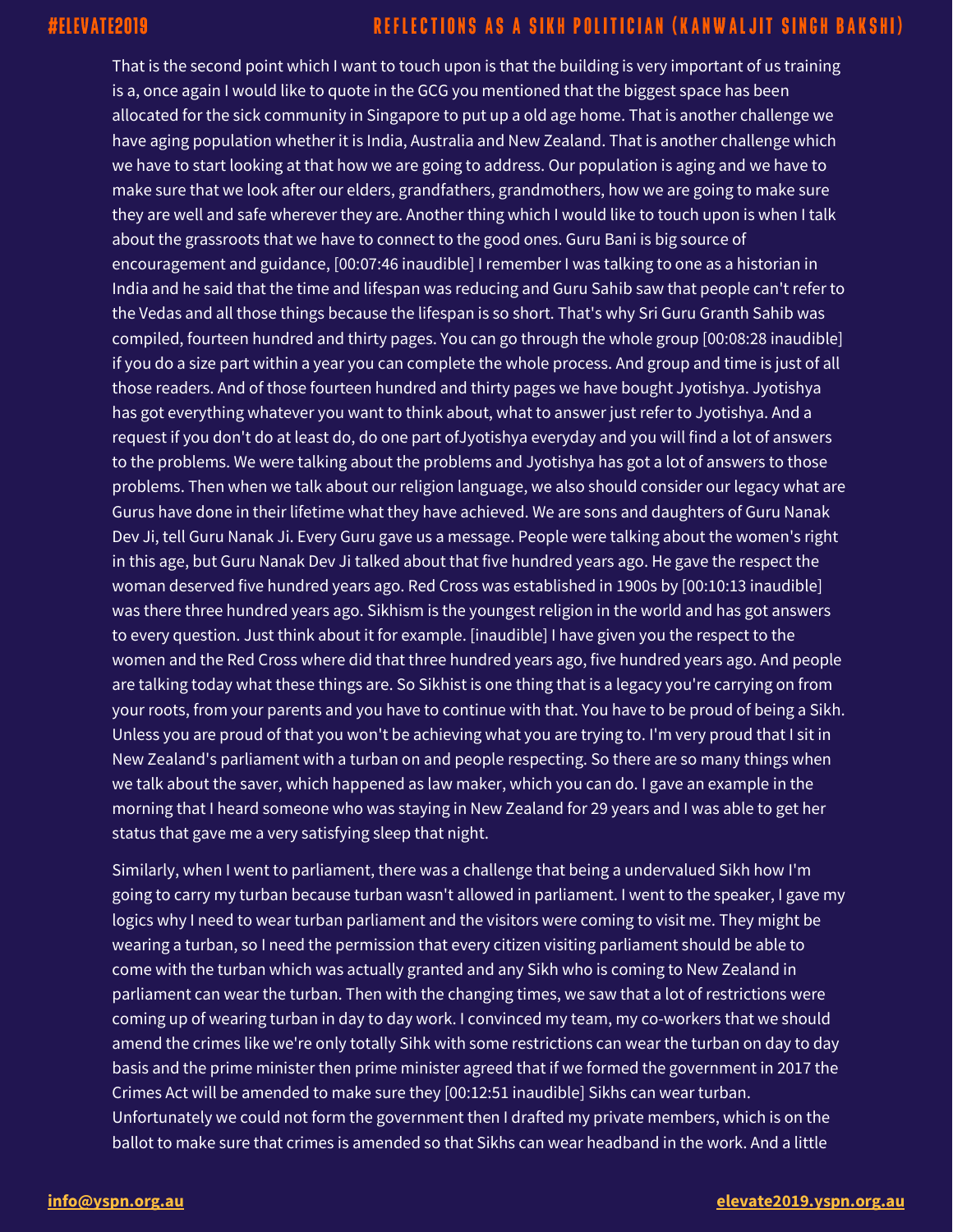challenge came in recently that with the change in the health and safety law every person working at a work site, construction site has to wear hard hat. So I started educating on that and had a meeting just before Christmas with the authorities to give them the why the, some of the areas where heavy machinery is not being used. The Sikhs should be allowed to wear it other, and do the work without wearing the hard hat. So hopefully that will also be clarify in near future and make sure that the Sikhs are allowed to wear head, hat, sorry. Another issue which came up which was the wider issue not just related to the Sihk religion was that our priest in the temples and movies in the malls and guarantees in the Gurbirs because we don't have a proper qualifications for them. They are mostly trained on the job or they carry on from their families. So there was a big challenge that they were not being granted to visa to come and work usually. So I managed to get that inquiry into that whole process and that process was checked up about eight years ago. We're now by Gs in priest and the movies had come to New Zealand without any restriction and it's an easy process. So that is also a saver which I think the board wanted me to do. So when we are talking all to all those things I think I would like to conclude. I think I've taken my time about 10 minutes I was given. But as I mentioned that politicians love to speak a lot once they get the microphone. So another thing which is important for us is uniqueness. Guru Gobind Singh ji said that you know the story Guru Tegh Bahadur was martyred in Delhi in how many Sikhs were there. [Speaking Punjabi] I can't remember who mentioned that a [Speaking Punjabi]. I don't believe in that. [Speaking Punjabi] But once they realize that [00:16:22 inaudible] can merely soft drink or juice generally provision of the cap and they respect [Speaking Punjabi], they make sure can merely soft drink [00:16:31 inaudible] So it is totally irrelevant socializing [00:16:39 inaudible] a glass of liquor [00:16:41 inaudible] you're socializing me, that's all excuse my language, it's all bullshit. We can achieve a lot be remaining a unique [Speaking Punjabi] don't believe [00:17:09 inaudible] socializing video, a totally different aspect that I got to see naming  $[00:17:16$  inaudible] to see society's move [00:17:21 inaudible] I will recommend don't take that step we've been unique. I'll go to see been there already [Speaking Punjabi] [00:17:37 inaudible] met Jerry she's old [Speaking Punjabi] but he let them on an electronic guitar to see again miracle i owe. I will look after you that goes for group paper as you said [00:18:30 inaudible] K-Jello the Indian independence lead accusing movement. Other which the maximum JD's Sagai your fancy they locate their [00:18:45 inaudible]. Ninety five percent I think many of the other guys- [Speaking Punjabi]

I want to request you to join political parties also. You are doing very well on professional side. You are doing very well on your family's side. You are very proud people of Australia but you need to have a leader who can represent you at local government level consider we have John over there, we are proud of him. Then we need to have at state level and then we need to have at friendly level and that is very important. I have been coming to Australia every time I have gone, every gathering I've spoken at. I've always said the same, this is the right time for us to take that opportunity. And for that I know John doesn't agree with me we had a brief discussion this morning. Join a political party in which you have got similar belief. Your belief is really important to align with that political party. When I went to New Zealand in 2001 because of my father's background in politics, I just want you to have feel of politics in New Zealand. I never thought that I will be a member of parliament, never. I joined the party, I went to both the parties major parties, which were Labour Party and National Party, which is equivalent to the liberals and that found that National Party was closer to my thoughts and the joined the party. Starting from the grassroots level, I'm giving you this, I don't want to blow my trumpet and just giving you an example that how I started 2001 I arrived in New Zealand in March, in November, sorry not November sorry in July. I joined the party and started my lobbying process because I saw we had been in New